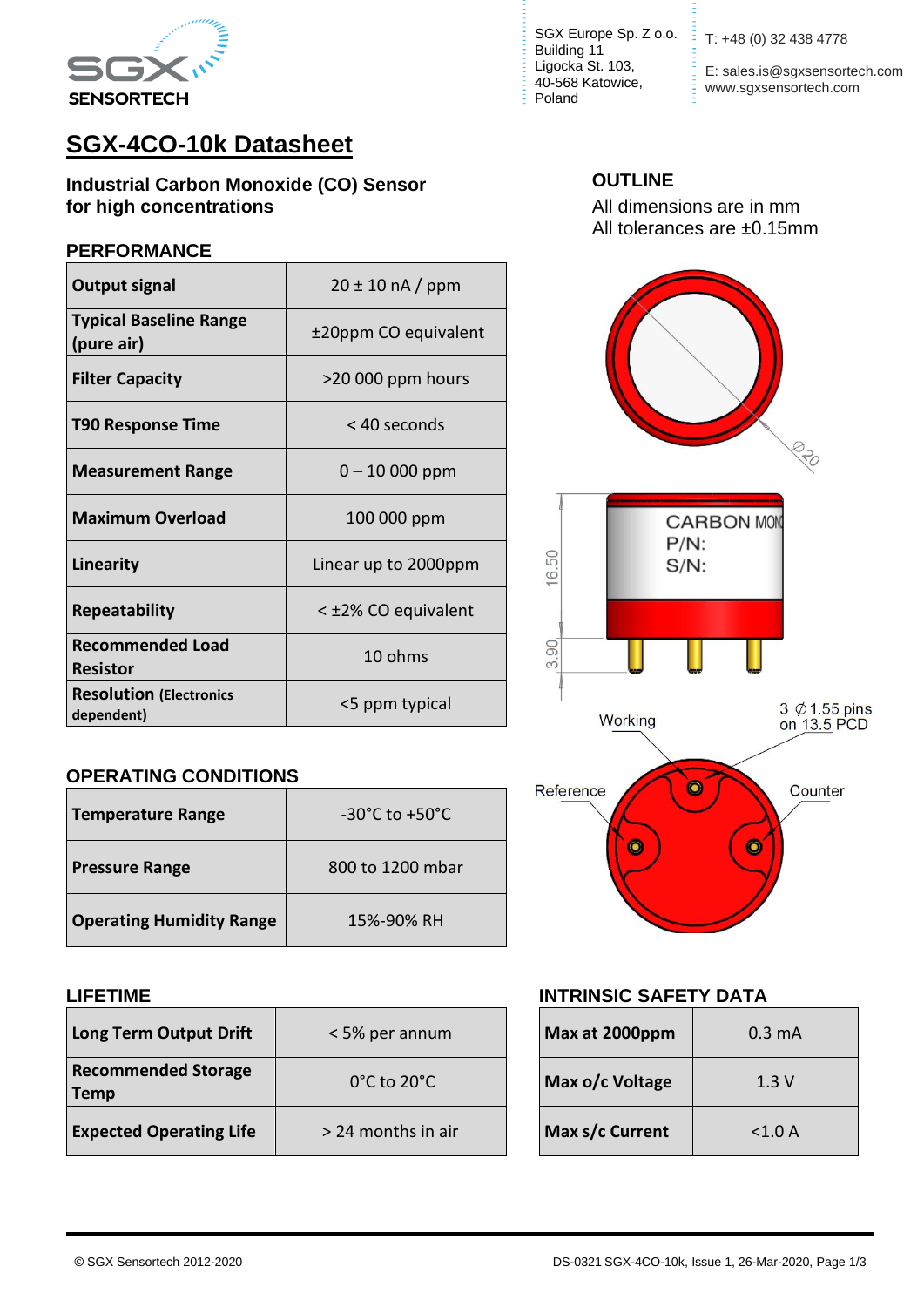

SGX Europe Sp. Z o.o. Building 11 Ligocka St. 103, 40-568 Katowice, Poland

T: +48 (0) 32 438 4778

Ē.

E: sales.is@sgxsensortech.com www.sgxsensortech.com

## **CROSS – SENSITIVITY DATA**

| <b>GAS</b>               | <b>CONCENTRATION</b> | <b>SGX-4CO-10k</b> |
|--------------------------|----------------------|--------------------|
| <b>Hydrogen Sulphide</b> | 50 ppm               | $<$ 0.1 ppm        |
| Sulphur dioxide          | 20 ppm               | 0 ppm              |
| Hydrogen                 | 100 ppm              | $<$ 35 ppm         |
| <b>Nitric Oxide</b>      | 50 ppm               | $<$ 10 ppm         |
| <b>Ethanol</b>           | 200 ppm              | $<$ 1 ppm          |
| Ammonia                  | 50 ppm               | 0 ppm              |
| <b>Chlorine</b>          | 15 ppm               | $<$ 1 ppm          |
| <b>Ethylene</b>          | 100 ppm              | 96 ppm             |
| <b>Acetylene</b>         | 100 ppm              | 90 ppm             |

 *\* See Important Notes*